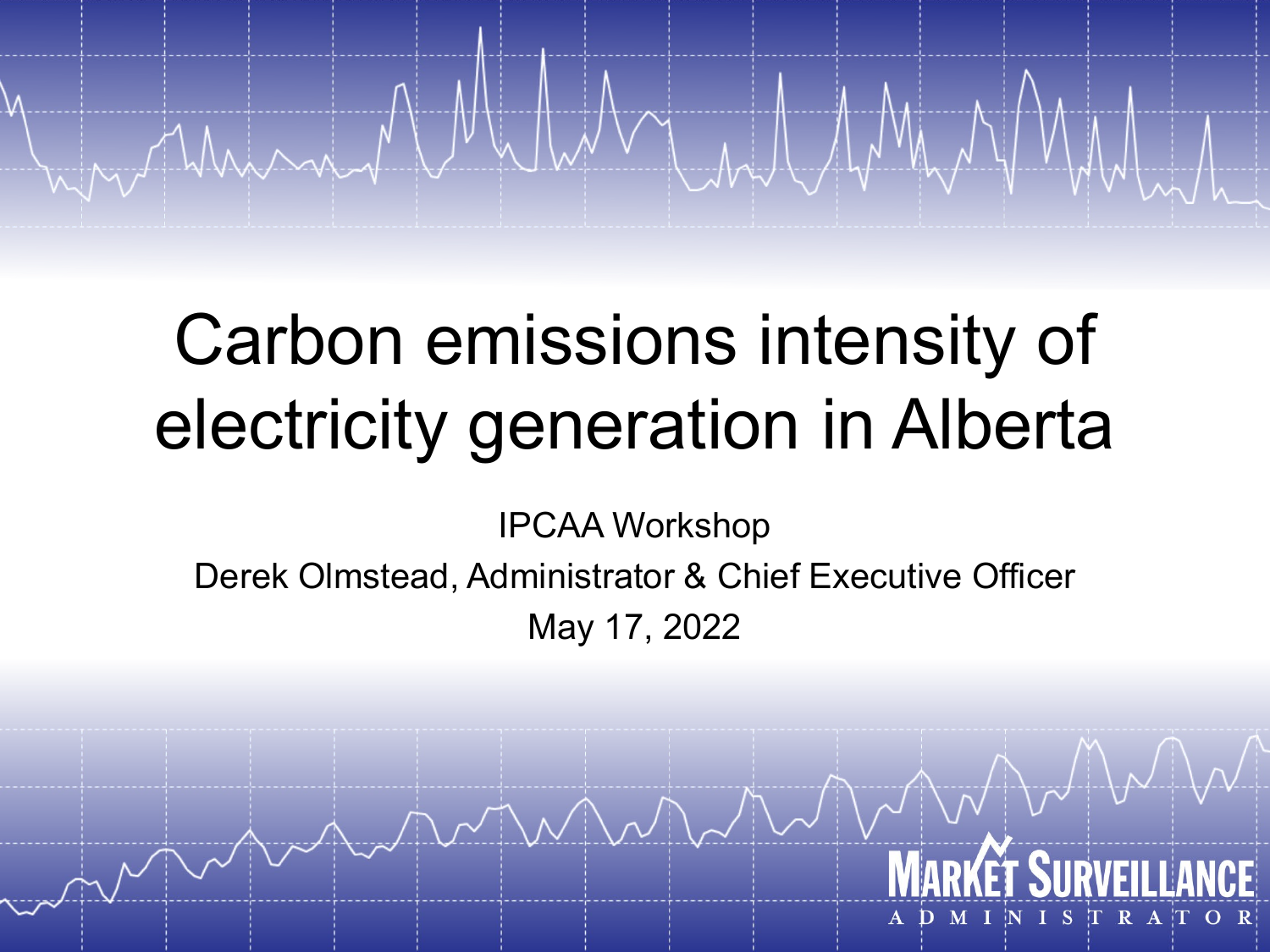## Presentation outline

- Mandate of the Market Surveillance Administrator
- Carbon pricing in Alberta's electricity market
- Emission performance of electricity generation
- Summary and looking forward

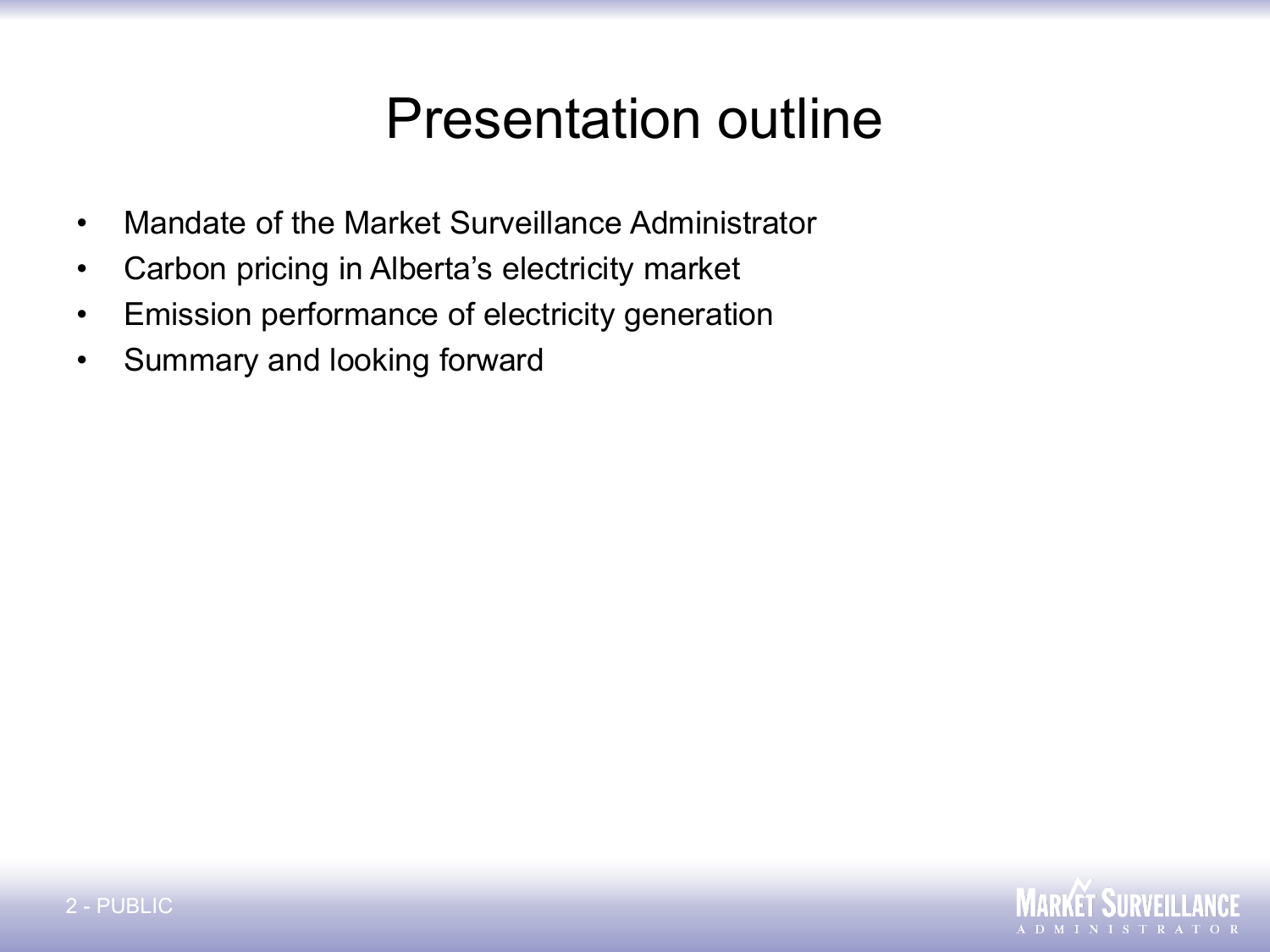## Mandate of the Market Surveillance Administrator

- To carry out surveillance in respect of the supply, generation, transmission, trade, exchange, purchase or sale of electricity, electric energy, electricity services or ancillary services
	- carbon emission performance is an increasingly important aspect of the market
	- the MSA began publishing detailed carbon emission data in our QRs
- To investigate matters, on its own initiative or on receiving a complaint or referral from any person, the Alberta Electric System Operator (ISO), or the Alberta Utilities Commission, and to undertake activities to address:
	- contraventions of the *Electric Utilities Act*, the regulations under that act, the ISO rules, and Alberta Reliability Standards
	- "conduct that does not support the fair, efficient and openly competitive operation of the electricity market" and
	- "any other matters that relate to or affect the structure and performance of the electricity market"

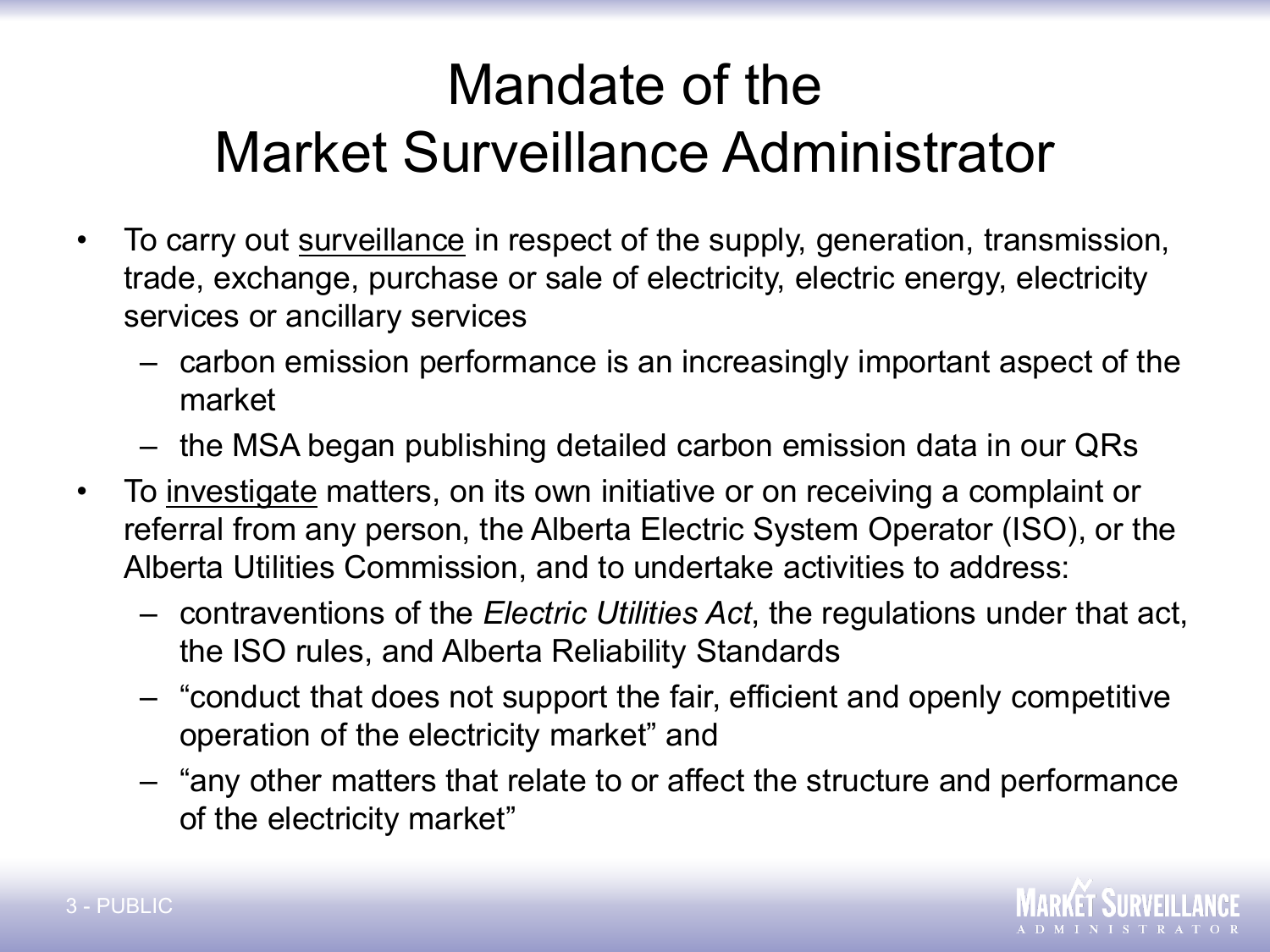## Carbon pricing in Alberta's electricity market

- From 2007 to 2017: *Specified Gas Emitters Regulation* (SGER)
- From 2018 onward: *Carbon Competitiveness Incentive Regulation* (CCIR) and *Technology Innovation and Emissions Reduction Regulation* (TIER); interaction with federal policy
- Electricity generators are directly responsible for satisfying carbon compliance obligations
- Carbon costs are like any other generator cost and must be recovered from the power pool or not incurred; this was the point of the policy
	- key component of marginal cost (to varying degrees)
	- short-run merit order effect (changing dispatch)
	- long-run investment effect (coal and renewable investment)
- Aside: carbon treatment of natural gas consumption is very different

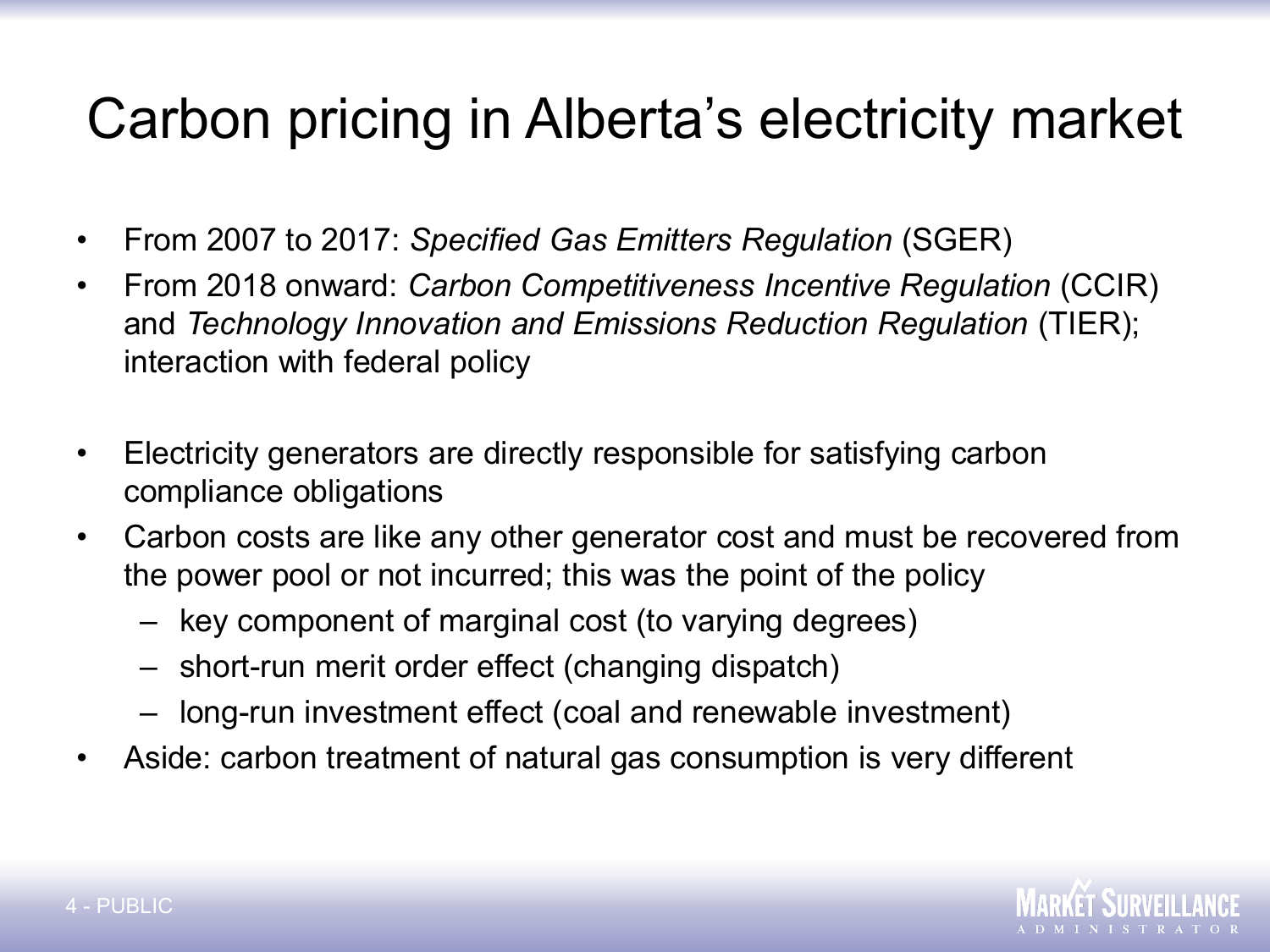## Impact on marginal cost: Cost of carbon emissions over time



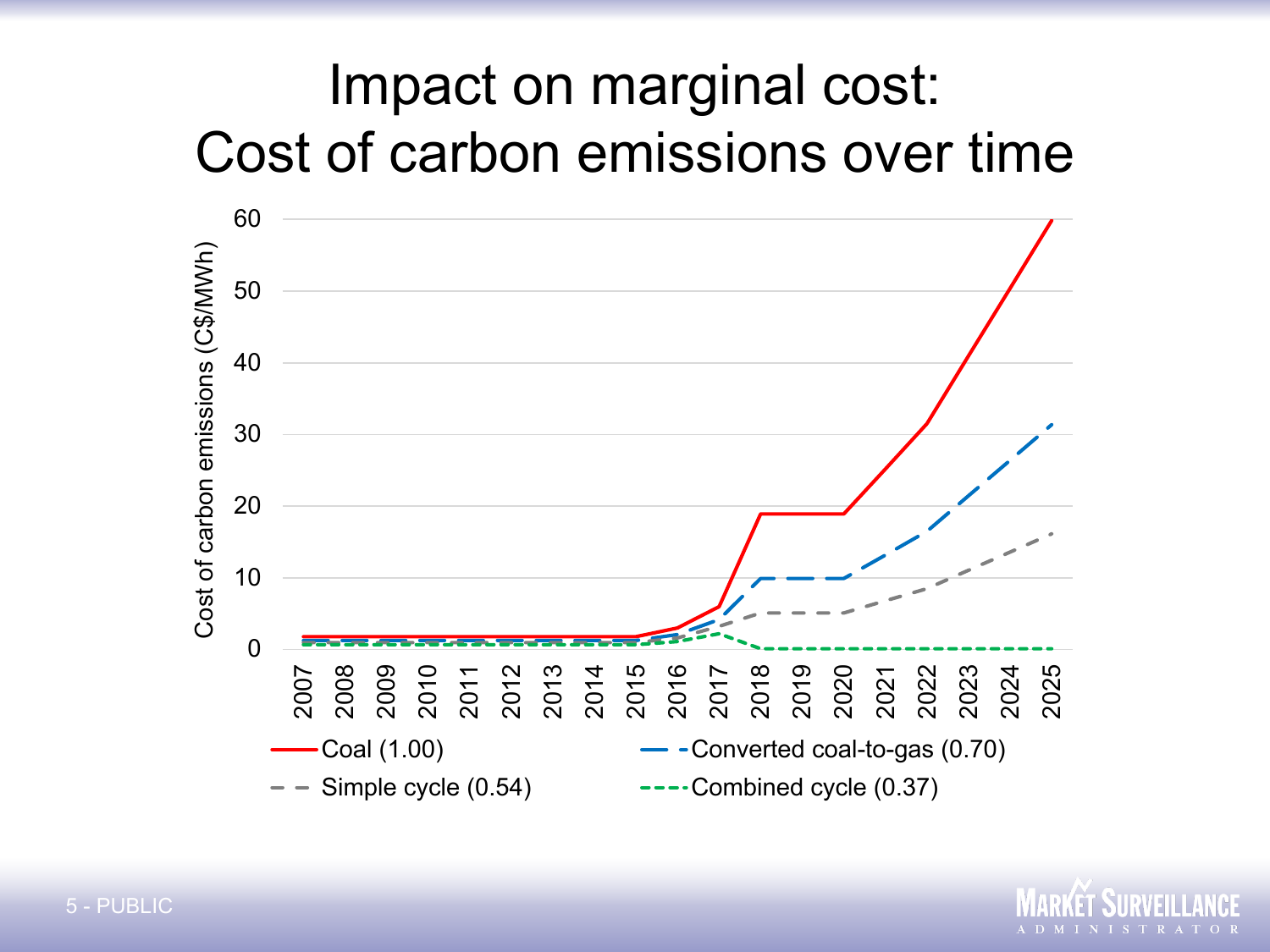## Short-run merit order effect: Percent of time different asset types set system marginal price



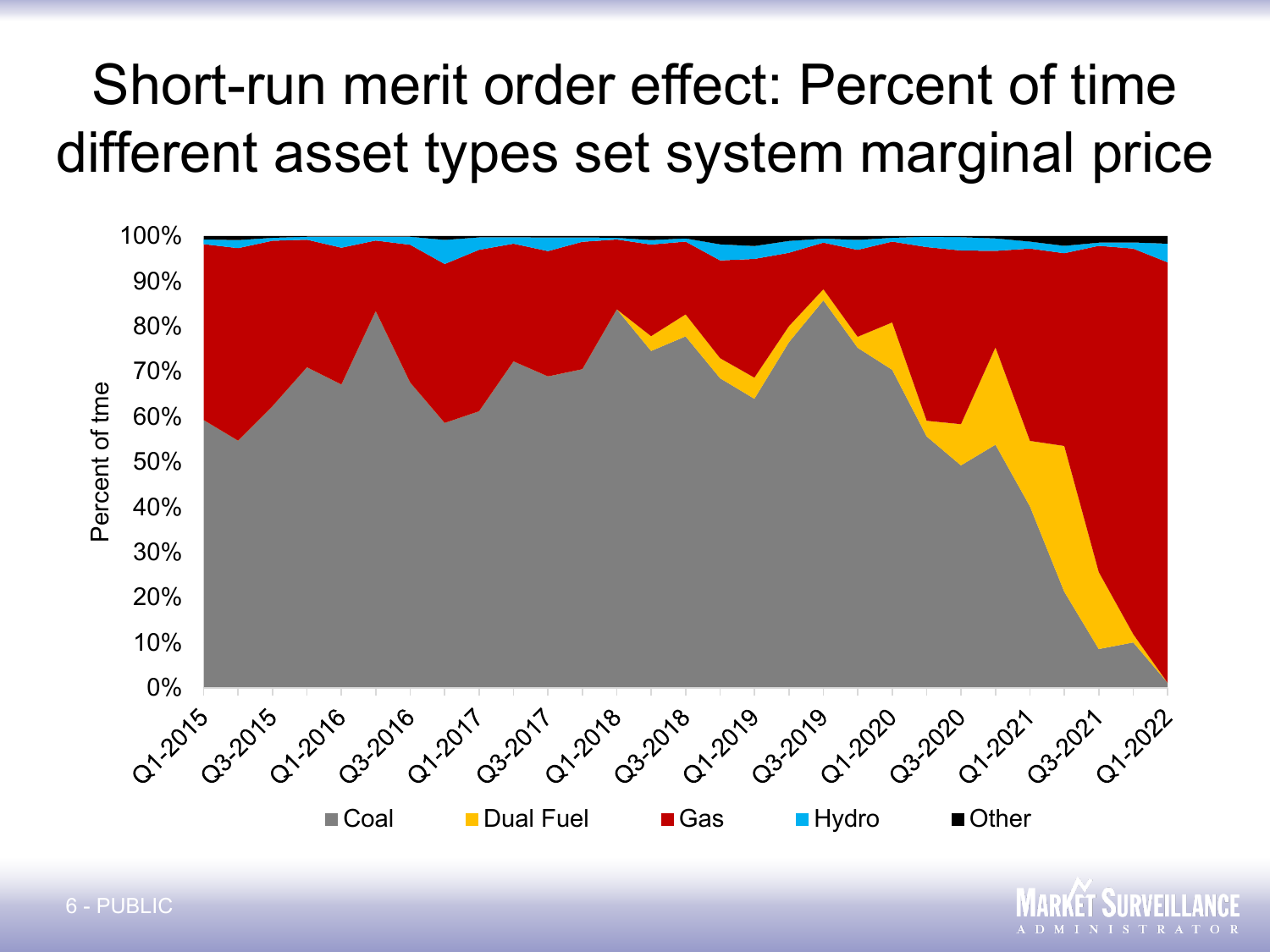### Long-run investment effect: The case of coal



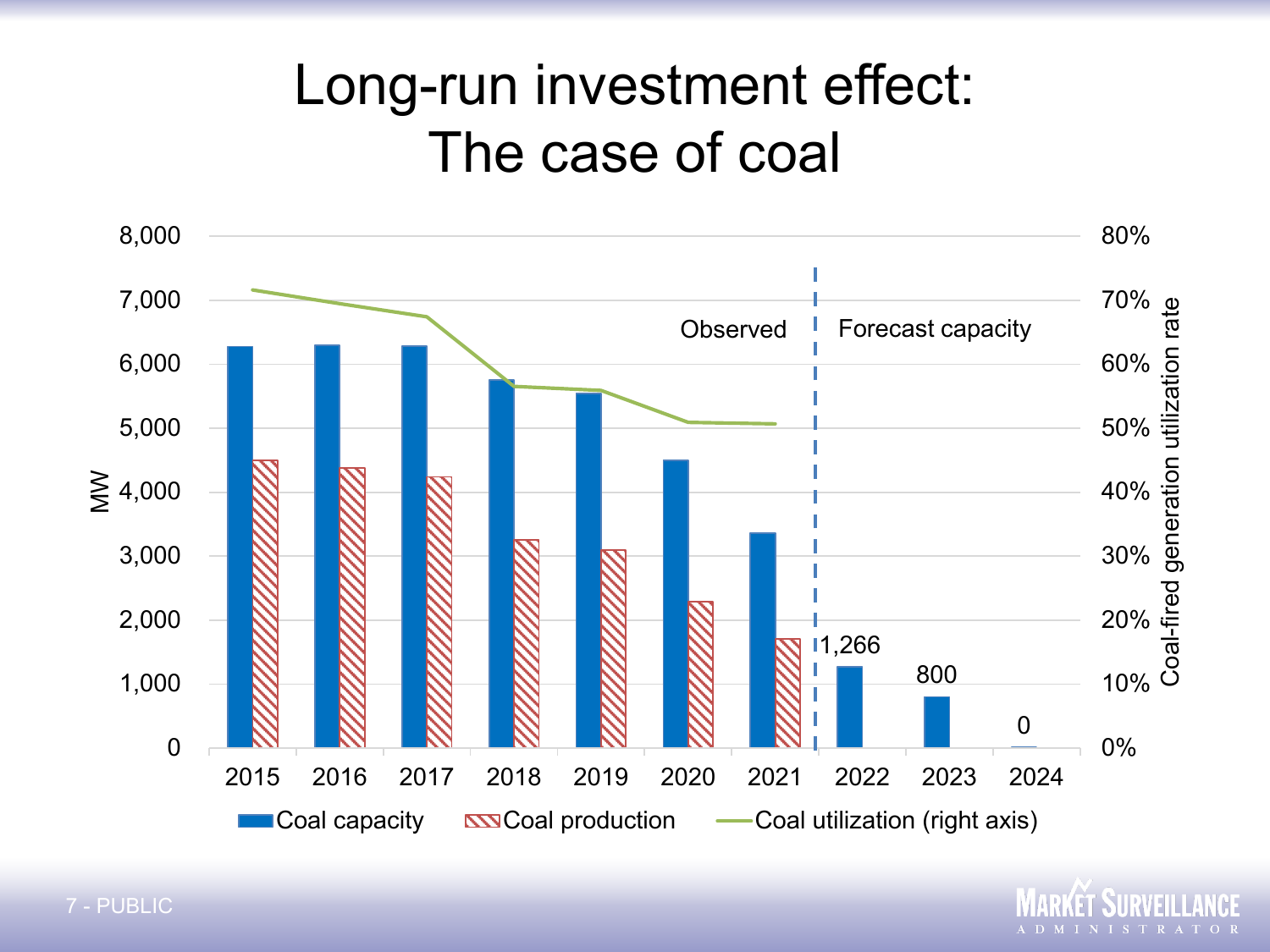## Monthly total net-to-grid generation volumes by generation type



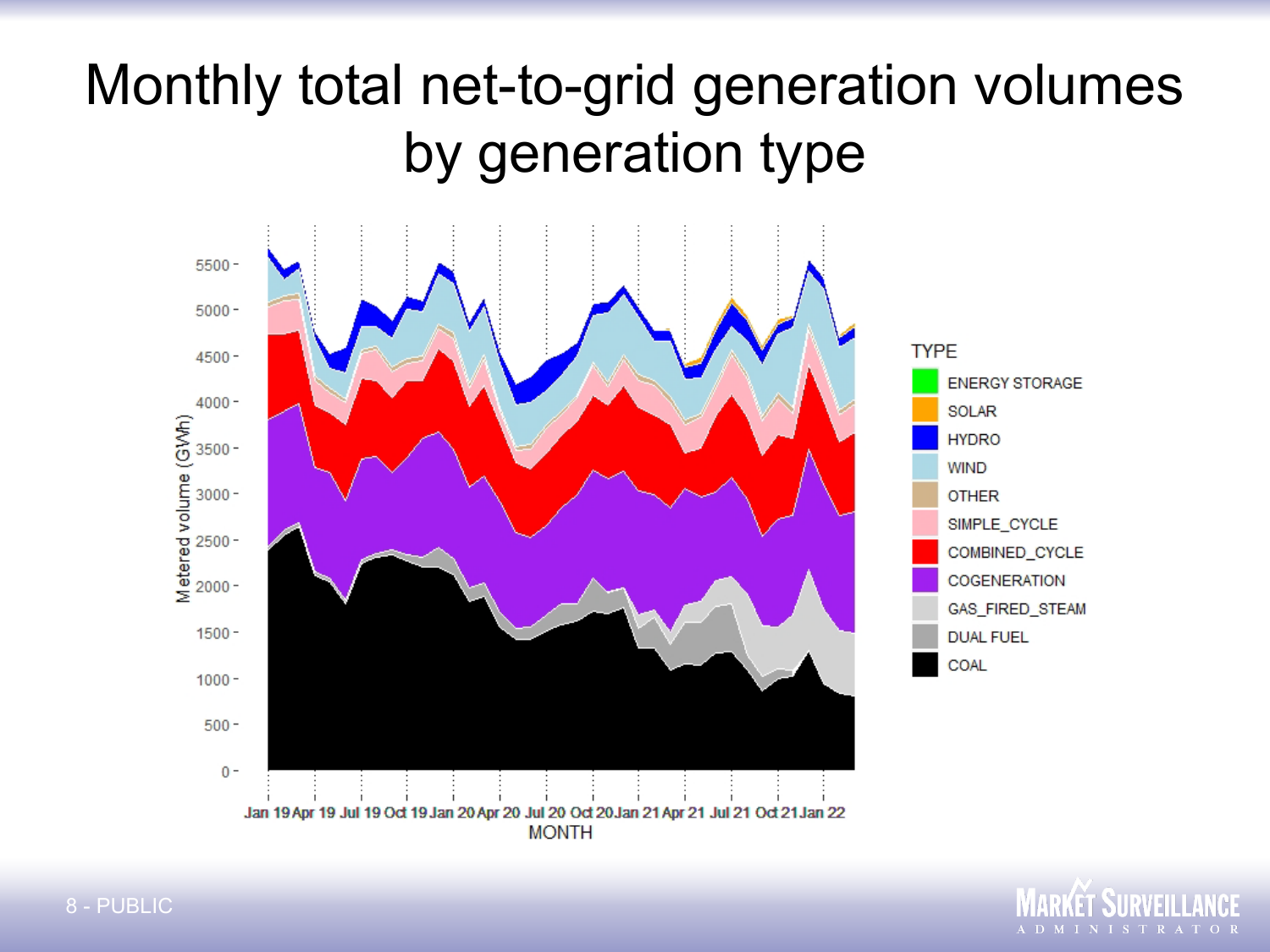#### Emission performance: Distribution of average carbon emission intensities in Q1, 2019 to 2022



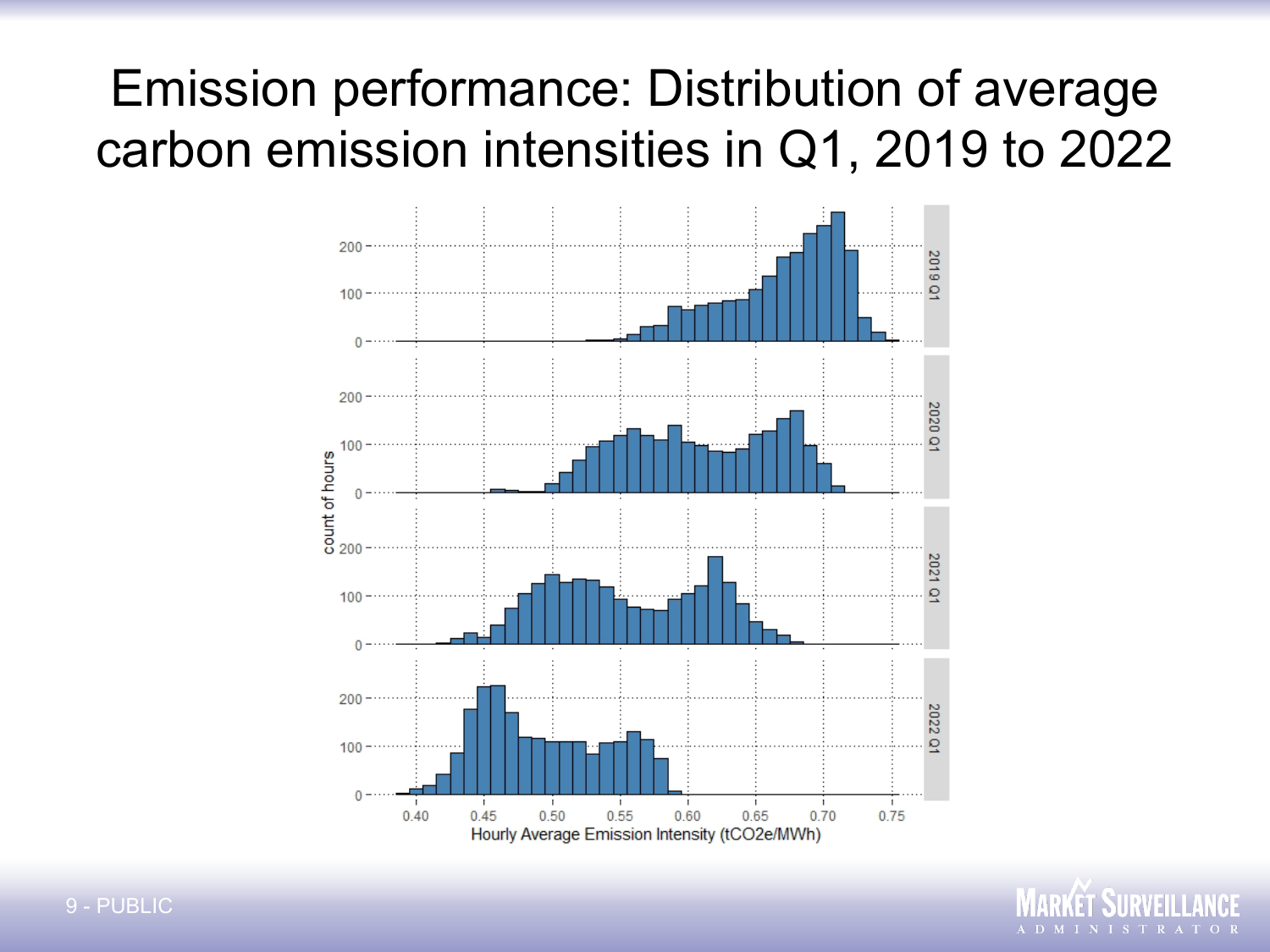## Emission performance: Average emission intensity of electricity generation



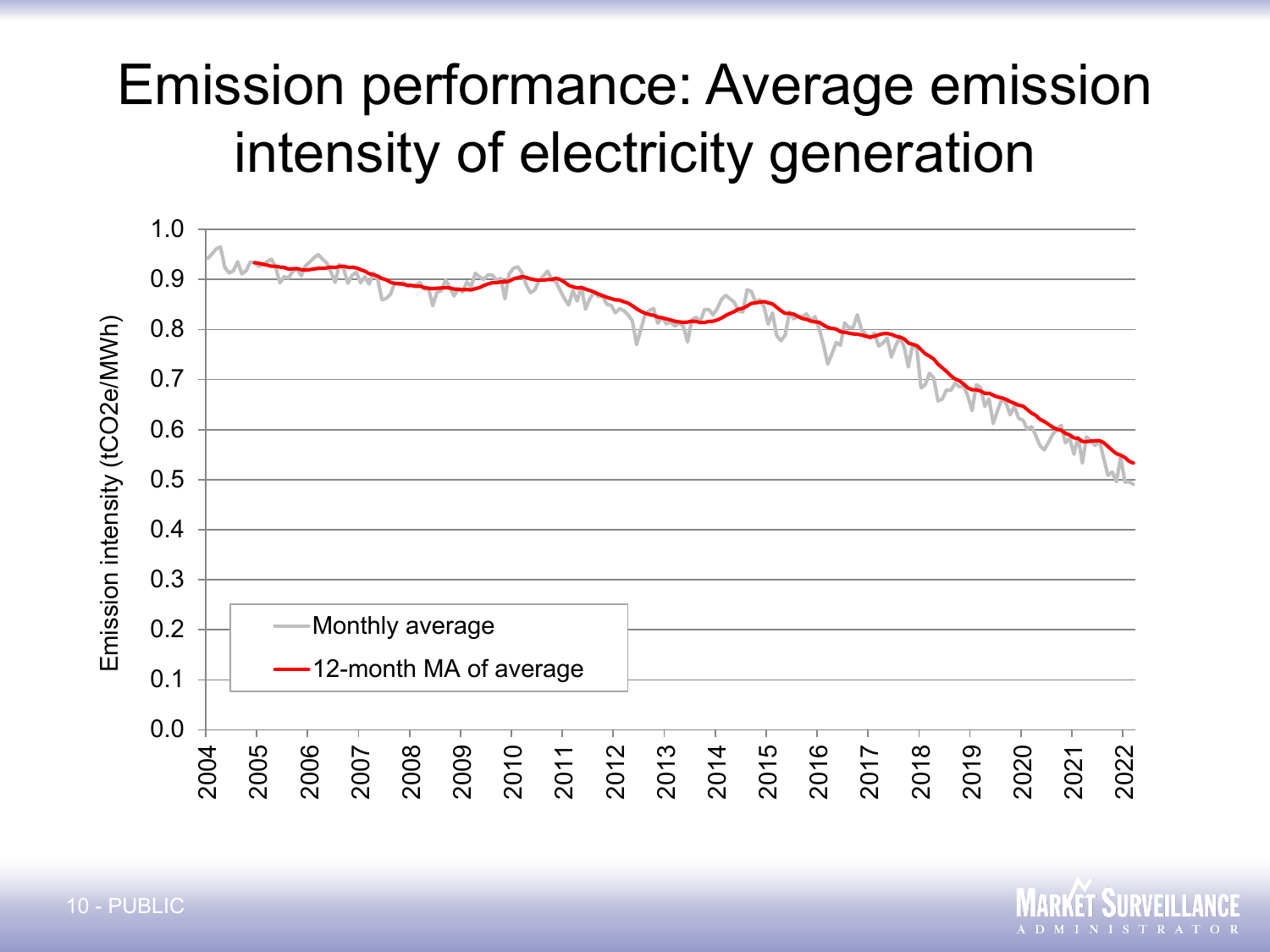## Emission performance: Average marginal emission intensity of electricity generation



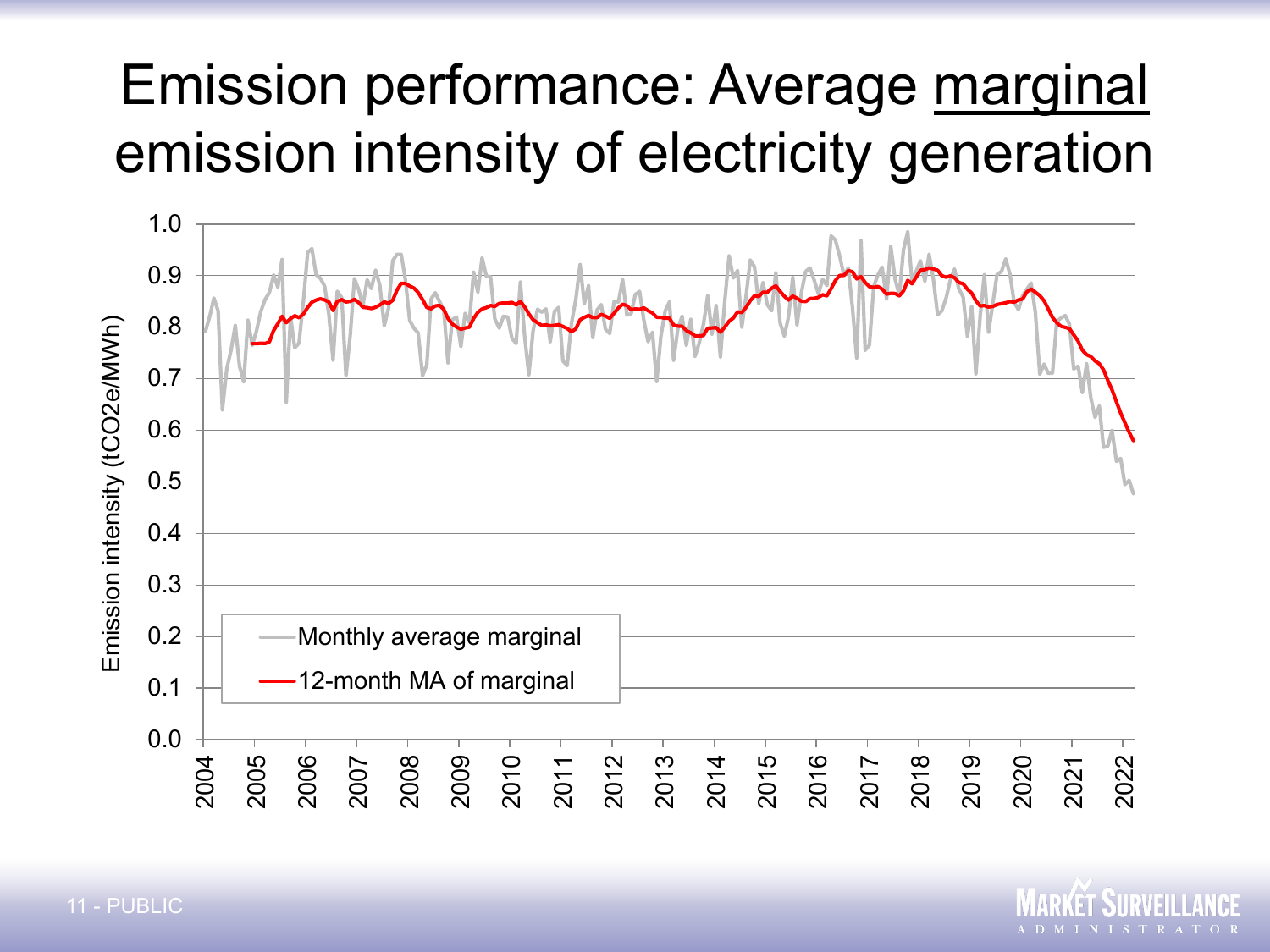## Summary and looking forward

#### **Summary**

- Markets work and clear economic incentives are tremendously powerful
- Coal has been replaced with natural gas and, to a lesser extent, renewables
- Carbon emissions have decreased substantially in recent years
- Clear link to carbon pricing but there are outstanding questions
- Emission intensity will fall somewhat further as coal is fully retired

#### **Looking forward**

- More stringent public policy objectives regarding carbon emissions
- What happens to emissions after all coal has exited?
- Current policy and technological neutrality
- The net in net-zero
- Emissions caps and trading